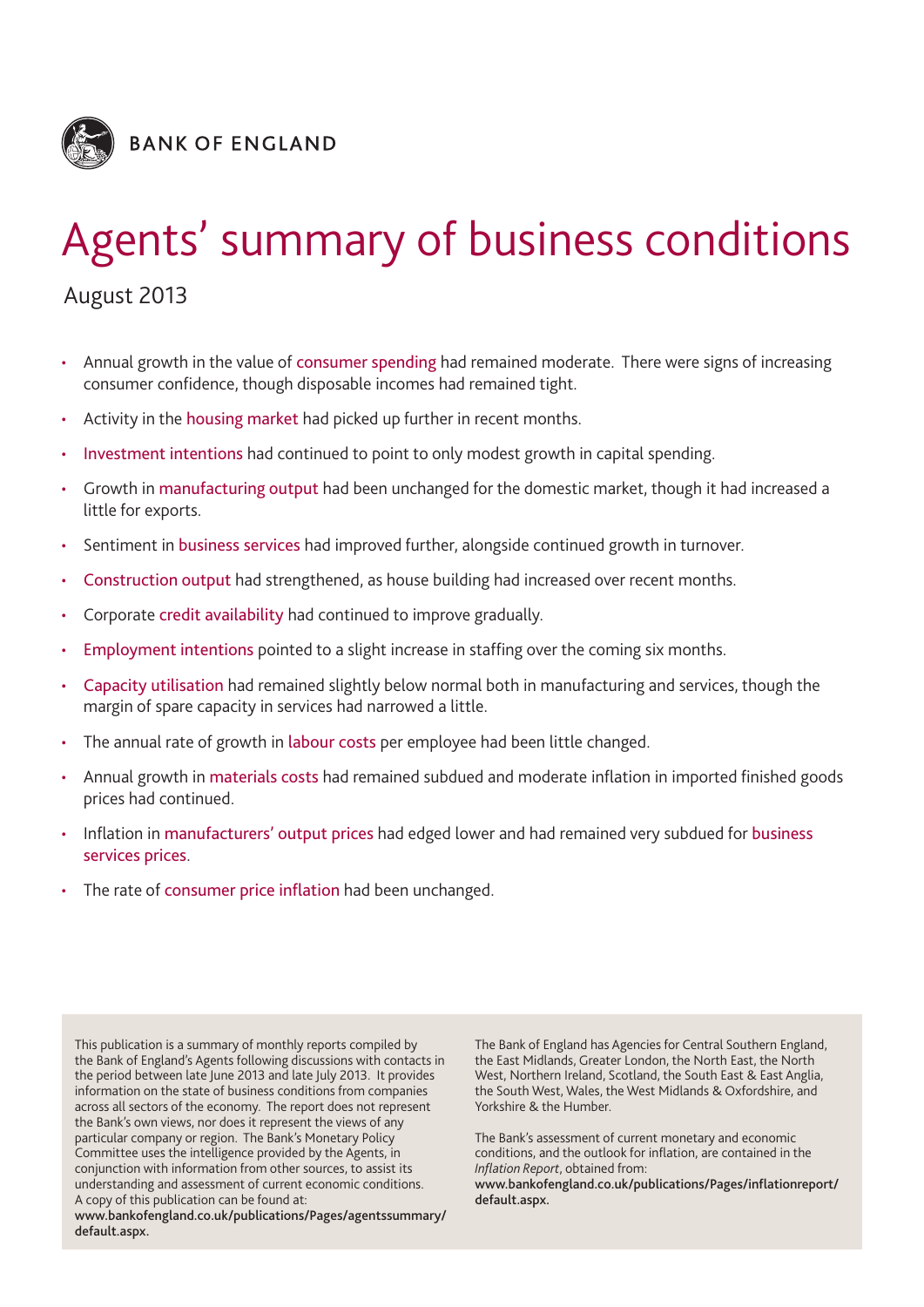## **Demand**

#### **Consumption**

Moderate annual growth in the value of retail sales had continued (**Chart 1**). Consumers were generally reported to remain cautious about spending, reflecting tight disposable incomes, but there were signs of increasing consumer confidence. There were some tentative indications of increased housing market activity leading to rising sales of some larger household durable goods. New car sales had continued to rise, focused on fuel-efficient models and supported by finance deals that allowed for low monthly payment schedules. And improved weather conditions had boosted sales relative to a year earlier of some seasonal lines in food, drink and outdoor goods. Growth in consumer services turnover had edged up a little (**Chart 1**), partly reflecting a rise in demand for leisure activities and for travel and tourism, both domestic and foreign.

**Chart 1** Retail sales and consumer services turnover



## **Housing market**

Housing market activity had risen further in recent months, both in terms of enquiries and transactions. In the new-build market, improving conditions were partly ascribed to the effects of the new Help to Buy scheme (applying to England only) and to a continued easing of mortgage availability, though some contacts reported stringent conditions on higher loan to value loans. The Help to Buy scheme was also said to be boosting demand in the market for existing homes, by raising expectations of future house prices. Buy-to-let investors had remained highly active. On the supply side, a shortage of properties for sale was said by estate agents to be restraining transaction volumes and to be putting upwards pressure on house prices.

#### **Business investment**

Investment intentions continued to point to only modest growth in capital spending. Investment had remained dominated by smaller-scale efficiency-enhancing or capital replacement expenditures, with very little large-scale capacity expansion. Some contacts reported ongoing concerns about demand uncertainty and that a more sustained pickup in activity would be required before significant capacity-raising expenditures became necessary. Investment in oil and gas extraction had remained strong, however, which had been reflected, in turn, in investment spending by manufacturers supplying that sector. Investment had also stayed relatively robust in automotive and aerospace production. In the services sectors, investment was often still concentrated on IT spending, though some retailers also reported increasing their capital spending budgets with the aim of refurbishing stores.

#### **Exports**

A gradual increase in growth in the volume of manufactured exports had continued (**Chart 2**), with weakness in euro-area demand more than offset by growth in sales to the United States, the major emerging markets and increasingly the Middle East. Export growth was often reported to be concentrated in products for the oil and gas industry, in premium brands with a broad international reach and in high value-added niche products. Growth in aerospace and automotive exports had also remained robust. Defence exports had weakened in recent months, however, following the US sequester. Services exports had continued to rise, including by IT companies, by some law firms delivering work in global markets, as well as by engineering and construction consultancy service providers to the Middle East in particular. There had been an increase in inbound tourism on a year earlier, perhaps partly related to the effects of the Olympics on overseas perceptions of the United Kingdom. That, alongside rising sales through internet platforms, was reported to have led to growing retail exports.

## **Chart 2** Manufacturing output and business services turnover

**Three months on the same period a year earlier**

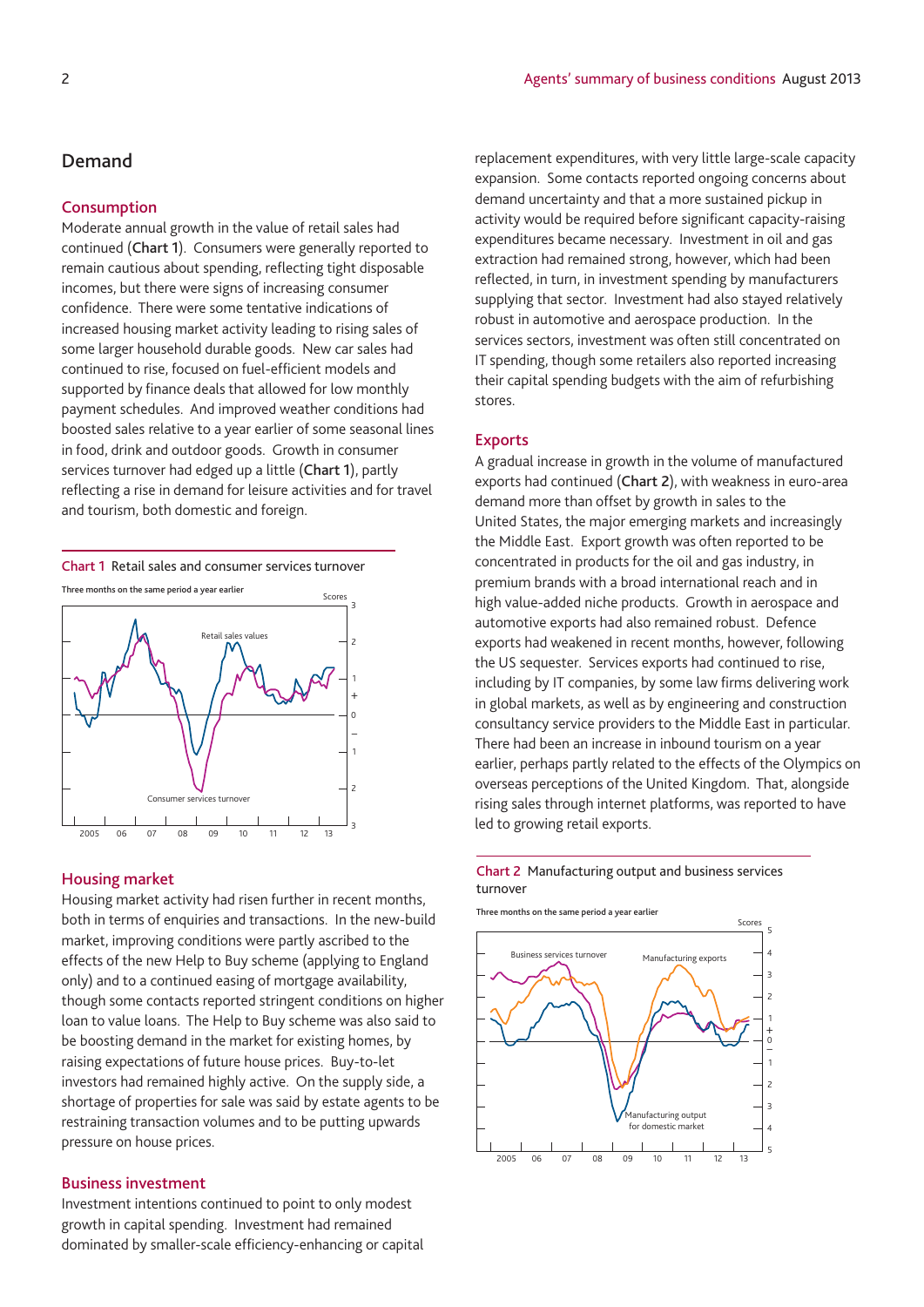# **Output**

### **Business services**

Sentiment across a range of business services companies had improved slightly in recent months, as moderate growth had continued (**Chart 2**). There were reports of modestly rising professional services activity around corporate transactions, often from sales of private small and medium-sized enterprises to other corporate buyers rather than large-scale mergers and acquisitions. Fund management activity had increased, with increased inflows from institutional investors and sovereign wealth funds. And some consultancy and advisory activity related to construction had increased as activity in parts of that sector had risen. Growth in other business services turnover had edged higher, in part reflecting an increase in transport services, partly related to the growth of internet sales but also with a slight pickup in corporate accommodation and travel, albeit from a low level. Continued growth in the turnover of IT and outsourced services providers was reported, as companies had continued to seek efficiency improvements and cost reductions.

## **Manufacturing**

Modest growth in manufacturing output for the domestic market had continued (**Chart 2**). Growth was reported to be strongest in supply chains feeding into the energy industry or into exports. Aerospace and automotive production had remained areas of strength, though parts of the supply chain to the European motor industry had been affected by weak demand. There had been some further signs of strengthening in the production of some construction materials and aggregates used in the early stages of house building, albeit in many cases from a low base, but production for non-housing construction remained weak. Many areas of production aimed at the domestic consumer had remained subdued, reflecting weak disposable incomes. A gradual stream of production relocation to the United Kingdom from abroad and of import substitution had provided a slight positive contribution to domestic manufacturing growth, in part reflecting rising labour costs in some overseas markets — notably China. There remained, however, examples of production moving outside the United Kingdom as well.

## **Construction**

Construction output had strengthened in recent months (**Chart 3**). Private house building had increased, with expectations of stronger growth to come. In some cases, house builders reported that a shortage of sites was beginning to develop or that build rates were being constrained by planning delays. Some contacts reported a tentative increase in activity in commercial development within the leisure and accommodation sectors and in pre-let industrial development, though the level of private development remained low and there was little or no speculative development outside London. Significant utilities investment had continued. Public sector construction activity was reported to be concentrated in smaller-scale education and health projects and well below pre-crisis levels.

#### **Chart 3** Construction output

**Three months on the same period a year earlier**



# **Credit conditions**

Credit availability had continued to improve gradually. Availability of finance remained polarised between very easy conditions for large companies, both for bank and capital market finance, and tight conditions for smaller companies holding few assets or operating in riskier sectors. For smaller companies, however, access to non-bank financing had increased further, and there were reports of greater activity by some 'challenger' banks albeit often in 'lower-risk' lending, such as asset finance. Demand for bank credit had remained weak, in part reflecting continued deleveraging and a search by some businesses for alternative means of finance in order to reduce their reliance on banks. However, there were some reports of increasing demand to fund the purchase of commercial property or industrial buildings. Within the corporate sector, large companies' invoice payment times had risen further, though bad debts were reported to be low.

# **Employment**

Employment in the economy was reported to be rising modestly (**Chart 4**), but at a slower rate than output as companies sought to bear down on costs. Companies often reported using their existing staff more flexibly to meet increased demand, including some rebalancing of staff to production or sales roles from 'back-office' functions. In the manufacturing and consumer services sectors, employment intentions had edged higher in recent months as activity had gently risen, though in both cases implied only marginal increases on existing staff levels. A gradual increase in employment in business services was reported, in part reflecting the growth of IT services companies, increased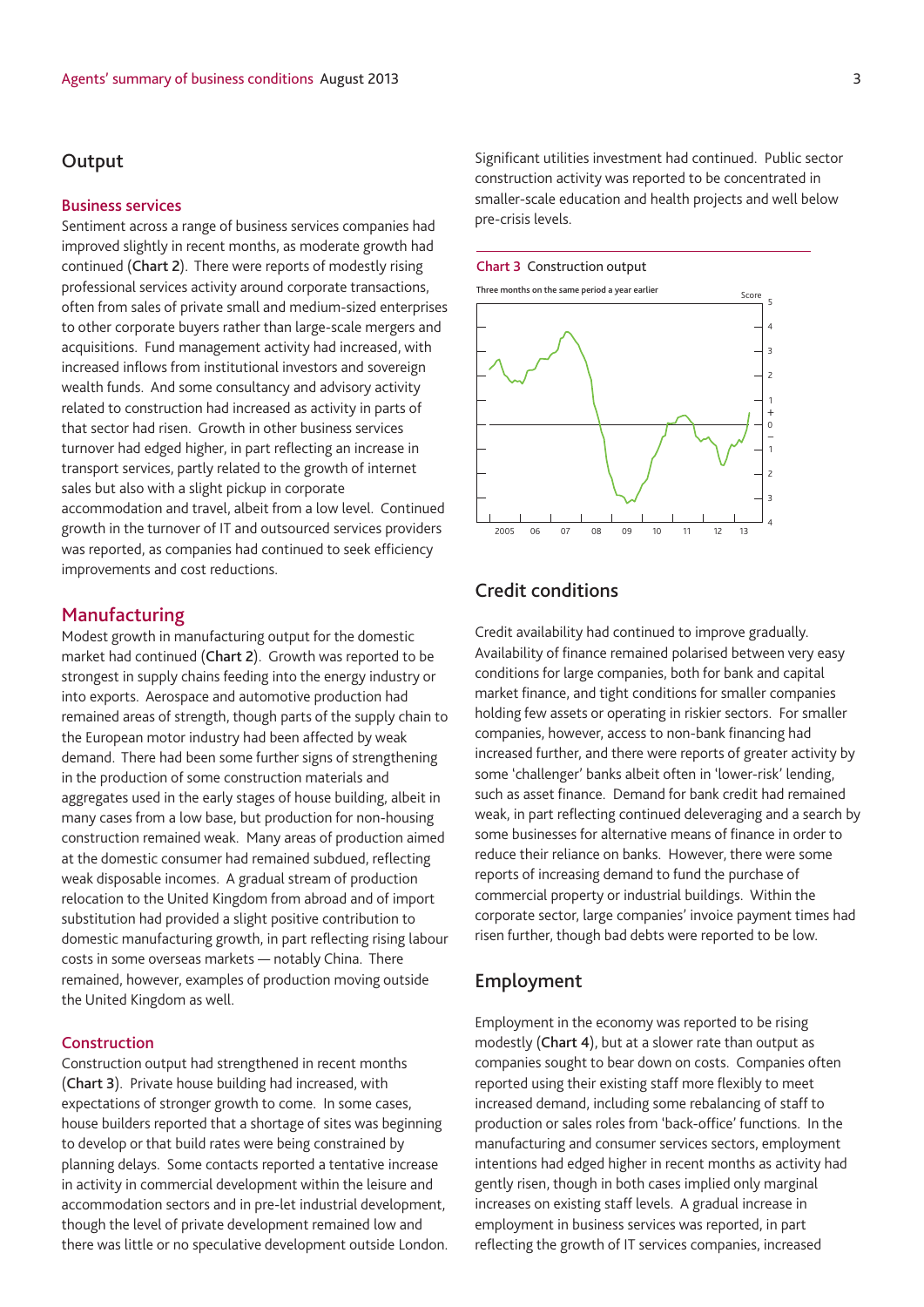outsourcing activity more widely, and as those gaining market share took on more employees while those losing share remained reluctant to lose specialist staff. Employment in house building was reported to be increasing more materially, however, particularly through the increased use of sub-contracted labour. Recruitment conditions had remained easy for unskilled labour, but continued to be tight for some specialised occupations. Those continued to be largely concentrated in IT and engineering, though there were a range of localised reports of skills shortages outside those sectors, including, most recently, in house building. More generally, there were some reports of employees becoming more willing to move between employers as job insecurity had eased.





# **Capacity utilisation**

Capacity utilisation remained slightly below normal in both manufacturing and services, but had edged higher as output had risen, particularly in the service sector. The utilisation of staff was often said to be somewhat higher than of physical capacity, though in some sectors there had been continued reports of considerable numbers of staff who could be moved back to 'frontline' roles from the back-office positions to which they had been transferred when demand was particularly weak. There were reports of concerns about capacity constraints in house building — some for the future, others already being felt. It was unclear, however, to what extent a shortage of skills in the industry could be met by migrant labour or a return of skills and whether some production capacity had been mothballed, rather than lost, during the period when activity had been particularly weak.

# **Costs and prices**

#### **Labour costs**

The annual rate of labour costs growth per employee had been unchanged. Pay awards in manufacturing firms had largely remained in the 2%–3% range, though some awards for

specialist engineering skills were higher. And wage growth had strengthened for IT skills and in certain house building trades, reflecting the shortage of skills in those areas. Pay growth in services firms had remained below that in manufacturing firms overall, with a larger number of staff on pay freezes, though some services subsectors had started to see an increase in variable pay alongside rising activity. More generally, a greater use of profit or merit-related pay had continued to be reported. A range of companies reported lower starting salaries than a year earlier, alongside a wider shift in the composition of recruitment towards more junior staff. There continued to be a mix of reports on the effect of auto-enrolment, but pension costs overall were reported to be increasing, either directly or through added administrative costs.

## **Non-labour costs**

Annual inflation in material costs had remained subdued (**Chart 5**). Many materials costs were reported to be little changed or lower than a year ago. The main exceptions to that pattern were higher energy costs, which were also feeding through into the price of some energy-intensive materials, and increases in the cost of a range of foods. The price of some construction materials, such as speciality bricks and aggregates, had also risen. Moderate inflation in imported finished goods prices had continued, despite subdued global demand, as the depreciation of sterling since late 2012 had continued to pass through gradually and as wage costs in China had risen.





#### **Output prices and margins**

The rate of inflation in manufacturers' output prices had edged lower in recent months, as an easing in input cost pressures had fed through (**Chart 5**). Business services price inflation had remained subdued, and in some subsectors offering 'commoditised' services, such as audit, recruitment, property management and some parts of advertising, fees were reported to be lower than a year earlier, reflecting strong competitive pressures. But in some professional and financial